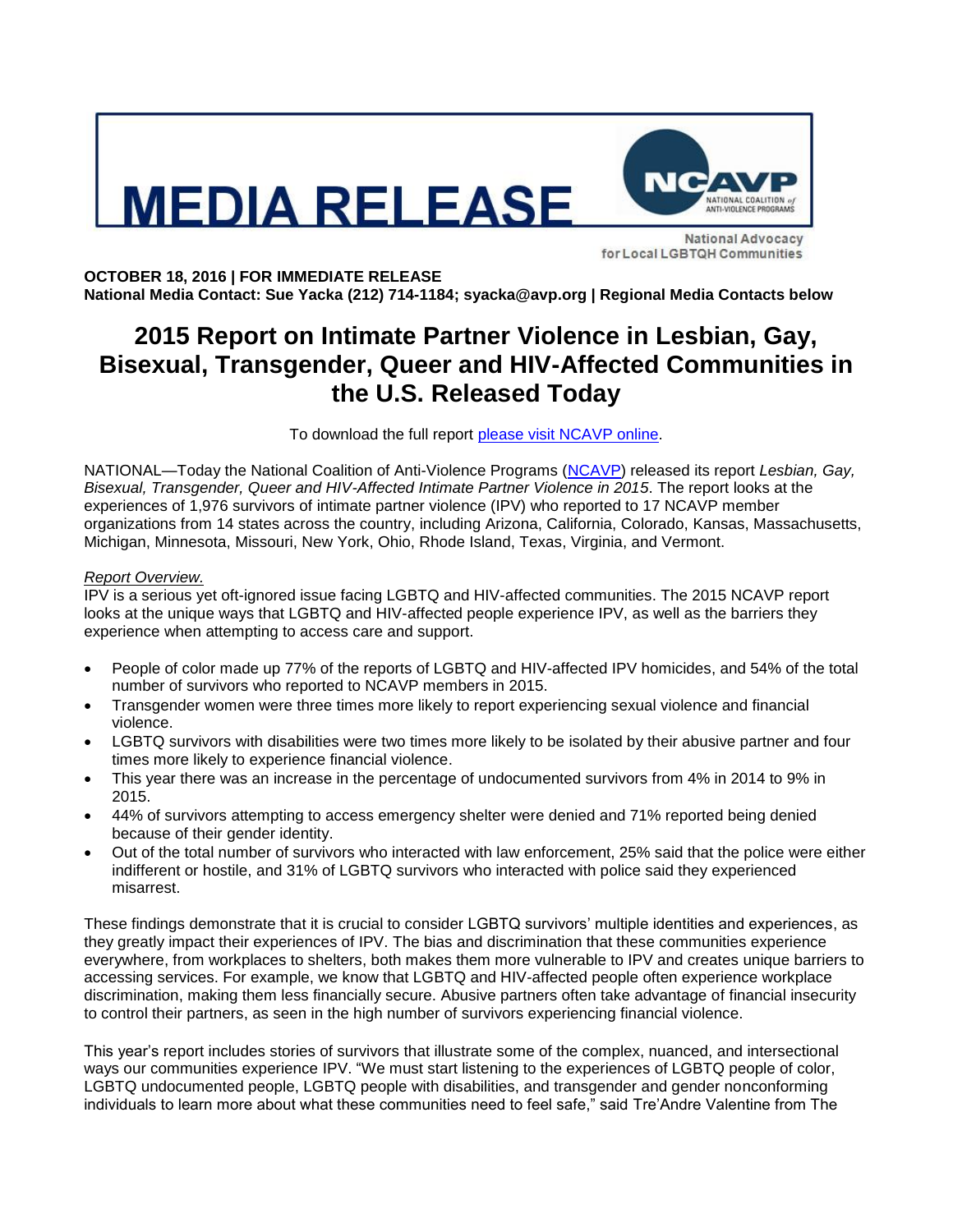Network/La Red in Massachusetts. "We must protect, uplift, and center those within LGBTQ communities who have been traditionally isolated and shamed for their identities and experiences. It's only with their voices at the center that we can truly begin the work of ending intimate partner violence against LGBTQ and HIV-affected people across the country."

# *IPV Can be Deadly for LGBTQ People.*

NCAVP documented 13 IPV homicides in 2015. "We know that this number does not accurately represent the total number of IPV related homicides of LGBTQ people in the U.S.," said Beverly Tillery from the New York City Anti-Violence Project. "The lack of awareness and visibility in the media of LGBTQ victims of IPV contributes to this issue being ignored as a national problem. Transgender victims are frequently misgendered and misnamed in media reports, and the intimate partner relationships of same gender couples are often reduced to friendships in media accounts of these homicides. This needs to change."

**In 2015, people of color made up 10 (77%) of the 13 reports of LGBTQ and HIV-affected IPV homicides**. Of the 13 homicides, six victims were transgender women, four were cisgender men, and three were cisgender women. **All six of the transgender women homicide victims were transgender women of color**, including four who were black and two who were Latinx.

# *LBGTQ survivors often experience discrimination when trying to access IPV services.*

NCAVP's 2015 report found that about 27% of LGBTQ and HIV-affected survivors attempted to access emergency shelter. **Of those survivors who attempted to access emergency shelter, 44% were denied, with 71% reporting being denied for reasons relating to gender identity**, highlighting the negative consequences of sex-segregated emergency shelter options for LGBTQ survivors. "Shelter access issues most often impact transgender survivors—particularly transgender women—and cisgender men, who are often denied shelter at historically sex-segregated shelters that only serve cisgender women," said Lynne Sprague from Survivors Organizing for Liberation in Colorado. "Survivor-centered and identity-affirming housing options must be made available to all survivors." This year's report includes survivor stories, and **Sylvia's story\*** speaks directly to the unique barriers LGBTQ people face when trying to access safety: "I sought help from the local domestic violence shelter, but they could not guarantee my attacker would not enter the shelter. They had no protocol for LGBT anything. The last decade of my life would have been different if I had access to help." \**The survivor's name has been changed for anonymity.* 

### *LGBTQ people experience IPV in different ways.*

The 2015 report highlights the unique and specific ways that some within that LGBTQ and HIV-affected communities experience IPV. This year's report found that **transgender women were three times more likely to report experiencing sexual violence and financial violence** compared to survivors who were not transgender women within IPV. Additionally, the report found that **LGBTQ survivors with disabilities were two times more likely to be isolated by their abusive partner and four times more likely to experience financial violence** when compared to LGBTQ survivors without disabilities. This year there was an increase in the percentage of undocumented survivors from 4% in 2014 to 9% in 2015. **Undocumented LGBTQ survivors face unique challenges and fears within IPV, including fearing deportation if they interact with the criminal legal system or other state systems when accessing services**. "It's vital that we understand the unique vulnerabilities to IPV and the unique barriers to accessing services for LGBTQ communities, particular LGBTQ people of color, LGBTQ people who are undocumented, transgender and gender nonconforming people, and LGBTQ people with disabilities," said Julia Berberan from SafeSpace at Pride Center Vermont. "We need to make sure we're reaching all survivors and supporting their specific needs in a survivor-centered way."

*Bias motivated violence in homes, schools, and workplaces exacerbates LGBTQ survivors' experiences of IPV.* The 2015 report highlights the importance of understanding IPV in the LGBTQ and HIV-affected communities within the broader context of other forms of bias and discrimination. **Similar to previous years, the majority of LGBTQ and HIV-affected survivors who reported experiencing IPV to NCAVP member programs were survivors of color**, particularly Black/African American survivors and Latinx survivors. LGBTQ survivors of color, particularly transgender people of color, are more likely to experience certain economic and social inequities that make them more vulnerable to experiencing IPV. "We must start drawing the connections between intimate partner violence and other forms of violence that LGBTQ people experience daily," said Essex Lordes from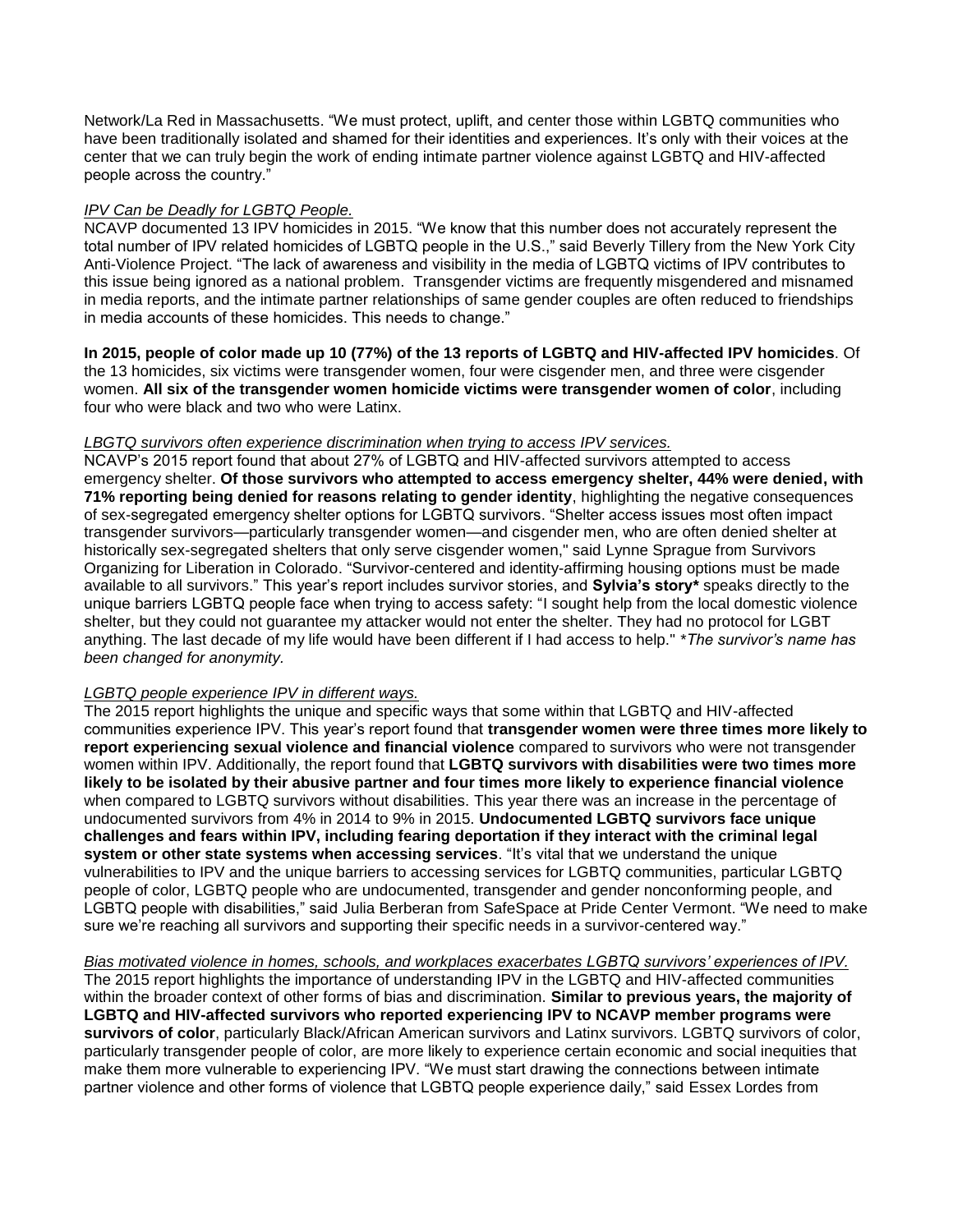Community United Against Violence in California. "Racial justice, housing justice, economic justice, immigration justice, and other equality movements are LGBTQ and intimate partner violence issues."

### *LGBTQ IPV survivors experience violence and criminalization from the police.*

Similar to previous NCAVP reports on IPV, LGBTQ and HIV-affected survivors reported experiencing misarrest, verbal harassment, and other hostile behaviors when interacting with law enforcement. **Out of the total number of survivors who interacted with law enforcement, 25% said that the police were either indifferent or hostile**. In 2015, **31% of LGBTQ survivors who interacted with police said they experienced misarrest**, **meaning the survivor was arrested rather than the abusive partner**, up from 17% in 2014. "Negative and violent experiences with law enforcement where survivors are revictimized are exacerbated with LGBTQ survivors of color, LGBTQ survivors with disabilities, undocumented survivors and other communities that hold multiple marginalized identities which are frequently subjected to violence by police," said Aaron Eckhardt from BRAVO in Ohio. "Police must be trained to recognize signs of IPV in LGBTQ relationships. Moreover, we must also seek and create alternatives to the criminal legal system, especially for the safety of those whose identities are already criminalized in our society."

### *The Violence Against Women Act (VAWA) provides protections for LGBTQ survivors of IPV.*

NCAVP's 2015 report highlights the fact that there are resources that currently exist for LGBTQ survivors of IPV. In 2013, the reauthorization of the Violence Against Women Act (VAWA) created the first federal legislation to protect against discrimination based on sexual orientation and gender identity. "VAWA funded services like emergency shelter, crisis counseling, and attorneys are essential to helping survivors of IPV regain security," said Justin Shaw from the Kansas City Anti-Violence Project, in Missouri. "All other laws regarding intimate partner and sexual violence, such as the Victims of Crime Act and the Family Violence Prevention Services Act, must be reauthorized or passed with LGBTQ-inclusive language modeled from VAWA." Along with this recommendation, the 2015 IPV report includes a full set of recommendations for policy makers and researchers.

*NCAVP works to prevent, respond to, and end all forms of violence against and within lesbian, gay, bisexual, transgender, queer (LGBTQ), and HIV-affected communities. NCAVP is a national coalition of 53 local member programs and affiliate organizations in 25 states, Canada, and Washington DC, who create systemic and social change. We strive to increase power, safety, and resources through data analysis, policy advocacy, education, and technical assistance.* 

*NCAVP is coordinated by the [New York City Anti-Violence Project](http://avp.org/)*.

### **Contributors and Regional Media Contacts**

[BRAVO, Buckeye Region Anti-Violence Organization](http://www.bravo-ohio.org/) (Columbus, OH) Contact: Aaron Eckhardt, MSW (614) 294-7867 Aaron@Bravo-Ohio.org

[Community United Against Violence](http://www.cuav.org/) (San Francisco, CA) Contact: Essex Lordes, (415) 777-5500 essex@cuav.org

[Equality Michigan](http://equalitymi.org/) (Detroit, MI) Contact: Serena Johnson, (313) 537-7000 x115 Sjohnson@equalitymi.org

[Fenway Health](http://www.fenwayhealth.org/site/PageServer?pagename=FCHC_srv_services_violence) Violence Recovery Program (Boston, MA) Contact: Chris Viveiros, (617) 927-6342 [CViveiros@fenwayhealth.org](mailto:CViveiros@fenwayhealth.org)

[In Our Own Voices, Inc.](http://inourownvoices.org/) (Albany, NY) Contact: Tandra LaGrone, (518) 432-4188 tlagrone@inourownvoices.org